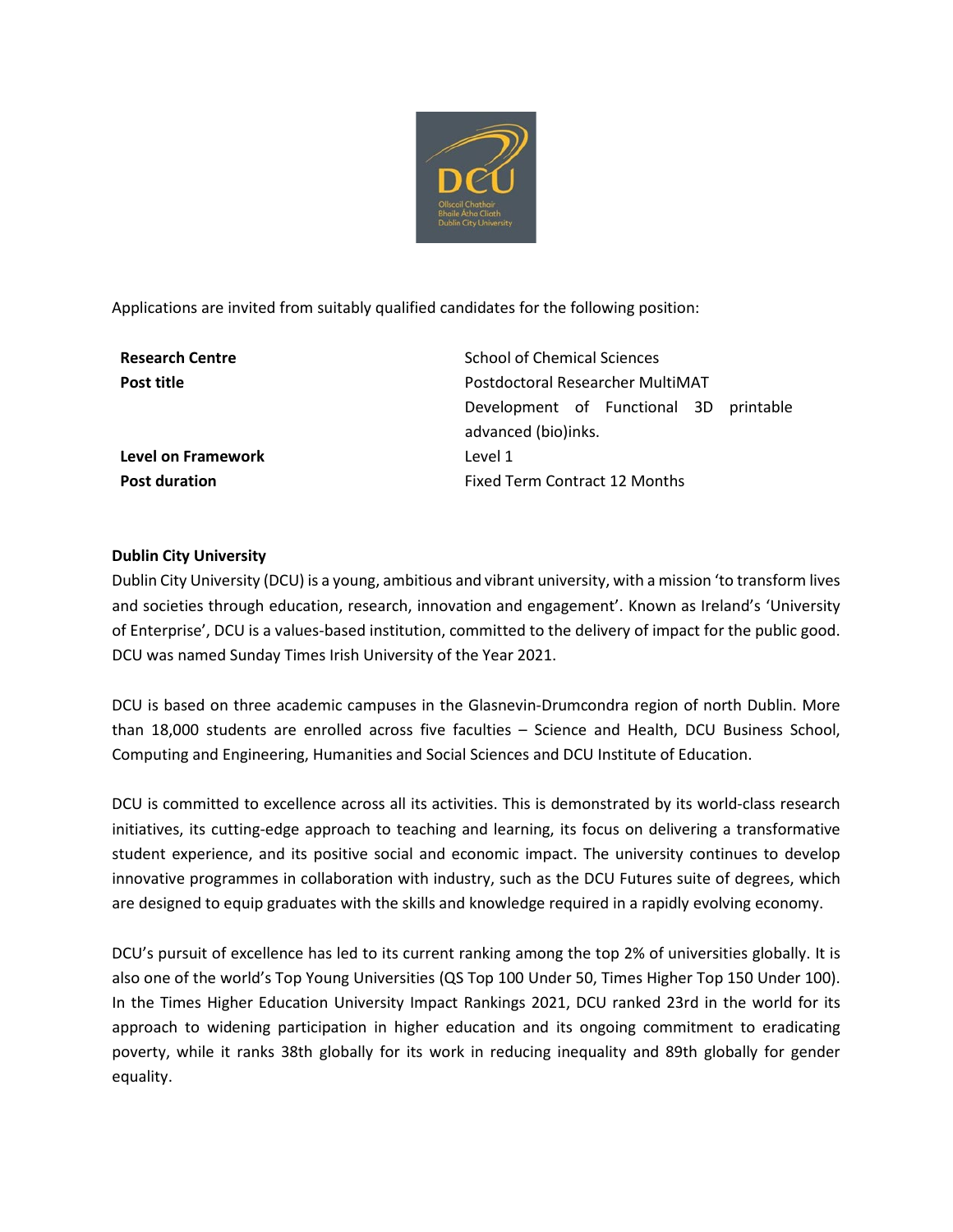The university is ranked 23rd in the world and first in Ireland for its graduate employment rate, according to the 2020 QS Graduate Employability Rankings. Over the past decade, DCU has been the leading Irish university in the area of technology transfer, as reflected by licensing of intellectual property.

As part of this role the researcher will be required to participate in the DCU Research Career Framework. This framework is designed to provide significant professional development opportunities to Researchers and offer the best opportunities in terms of a wider career path.

# **Background and Role**

The School of Chemical Sciences at Dublin City University invites applications for a Postdoctoral Researcher in materials science, polymer science and (bio)ink formulation to work on the formulation and optimisation of multicomponent bioactive bioinks, e.g., biomolecules incorporation in a conductive stimuli-responsive polymers matrix, that will enable the sensors to be 3D printed at low temperatures. The position is available from June 2022, initially for one year, with the possibility of extension for two years. The goal of this specific project is to develop stable advanced functional bioinks, e.g., active biomolecules incorporated in an electronically conducting, stimuli-responsive polymer matrix, allowing sensor platforms to be 3D (bio)printed at low temperatures in complex printed architectures. The project will be developed in collaboration with Prof. Yann Pellegrin - Nantes University (France) and Prof. Robert Forster – DCU (Ireland).

We are seeking a Postdoctoral Researcher with a PhD in materials science/polymer science/ biosensor/electrochemistry focused strongly on the formulation and optimisation of inks for 3D (bio)printing as well as experience in 3D (bio)printing and ink/materials characterisation.

Successful candidates will be required to have good understanding of the interaction between (conductive) polymers, organic solvents and biomolecules (antibodies) within the bioink. Also, the stability, biodegradability, cytotoxicity and bioactivity of the 3D bioprinted structures will also be investigated by the PD.

The PD will join a multidisciplinary research team working to formulate a multicomponent smart bioink, optimise and test the 3D (bio)printed sensor structures. The bioinks developed will be applied on the creation of a reliable, stable and reproducible (bio)sensors platform that allows multianalyte detection, e.g., pathogen detection – E. Coli and Salmonella.

Knowledge of the key aspects of electrochemical biosensor design, e.g., sensitivity, background noise, available potential window, and how these are influenced by the ink composition is an advantage.

## **Principal Duties and Responsibilities**

Please refer to the job description for a list of duties and responsibilities associated with this role.

## **Minimum Criteria**

• Applicants should have a PhD in material sciences, materials chemistry, polymer science, or 3D printable bioinks for electrochemical application.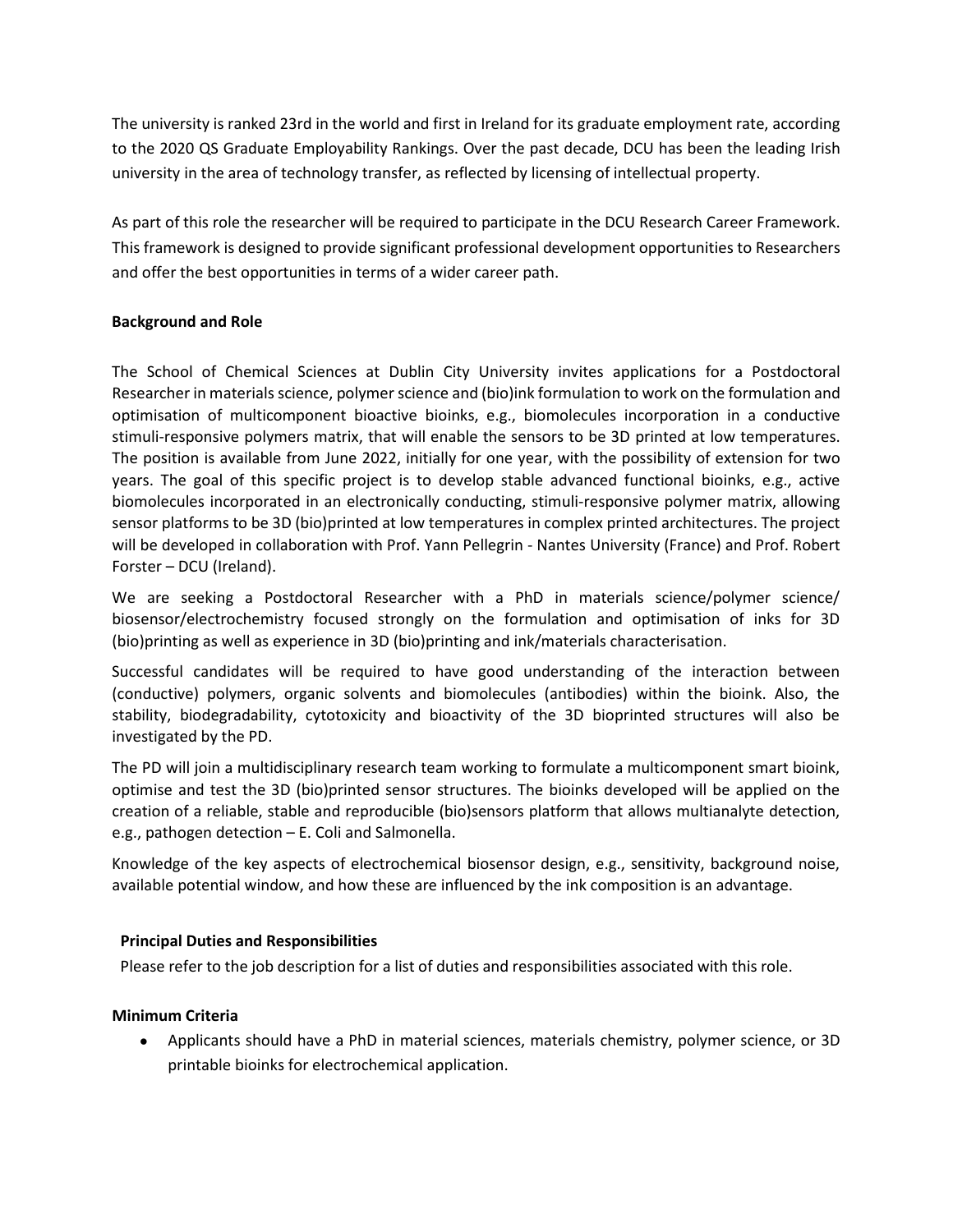- Laboratory experience in (bio)ink formulation using nanomaterials, biomolecules (proteins, nucleic acids and cells), 3D bioprinted structures characterisation (e.g., rheology, cytocompatibility, bioactivity loss, layer stacking, filament fall, extrusion force, shelf-life and compression tests).
- Demonstrated strong work ethic, as well as an independent and creative mind set and a deep commitment to problem-solving.
- Excellent interpersonal skills as well as verbal and written communication skills.
- Very good organisational skills with an ability to prioritise workloads and to work successfully on their own initiative.

In addition, it is desirable that the candidate has experience in:

• Postdoctoral experience, graduate qualification, e.g., in bioink formulation, optimisation and characterisation.

- Knowledge in electrochemistry is desirable.
- Demonstrated ability to work as part of a collaborative team and to innovate in an organisational environment with multiple academic, clinical and industrial stakeholders.

# **Candidates will be assessed on the following competencies:**

**Discipline knowledge and Research skills** – Demonstrates knowledge of a research discipline and the ability to conduct a specific programme of research within that discipline

**Understanding the Research Environment** – Demonstrates an awareness of the research environment (for example funding bodies) and the ability to contribute to grant applications

**Communicating Research** – Demonstrates the ability to communicate their research with their peers and the wider research community (for example presenting at conferences and publishing research in relevant journals) and the potential to teach and tutor students

**Managing & Leadership skills** - Demonstrates the potential to manage a research project including the supervision of undergraduate students

## **Essential Training**

The postholder will be required to undertake the following essential compliance training: Orientation, Health & Safety and Data Protection (GDPR). Other training may need to be undertaken when required.

## **Salary Scale:**

IUA Postdoctoral Researcher Salary Scale - €39,523 - €46,906

*Appointment will be commensurate with qualifications and experience and in line with current Government pay policy*